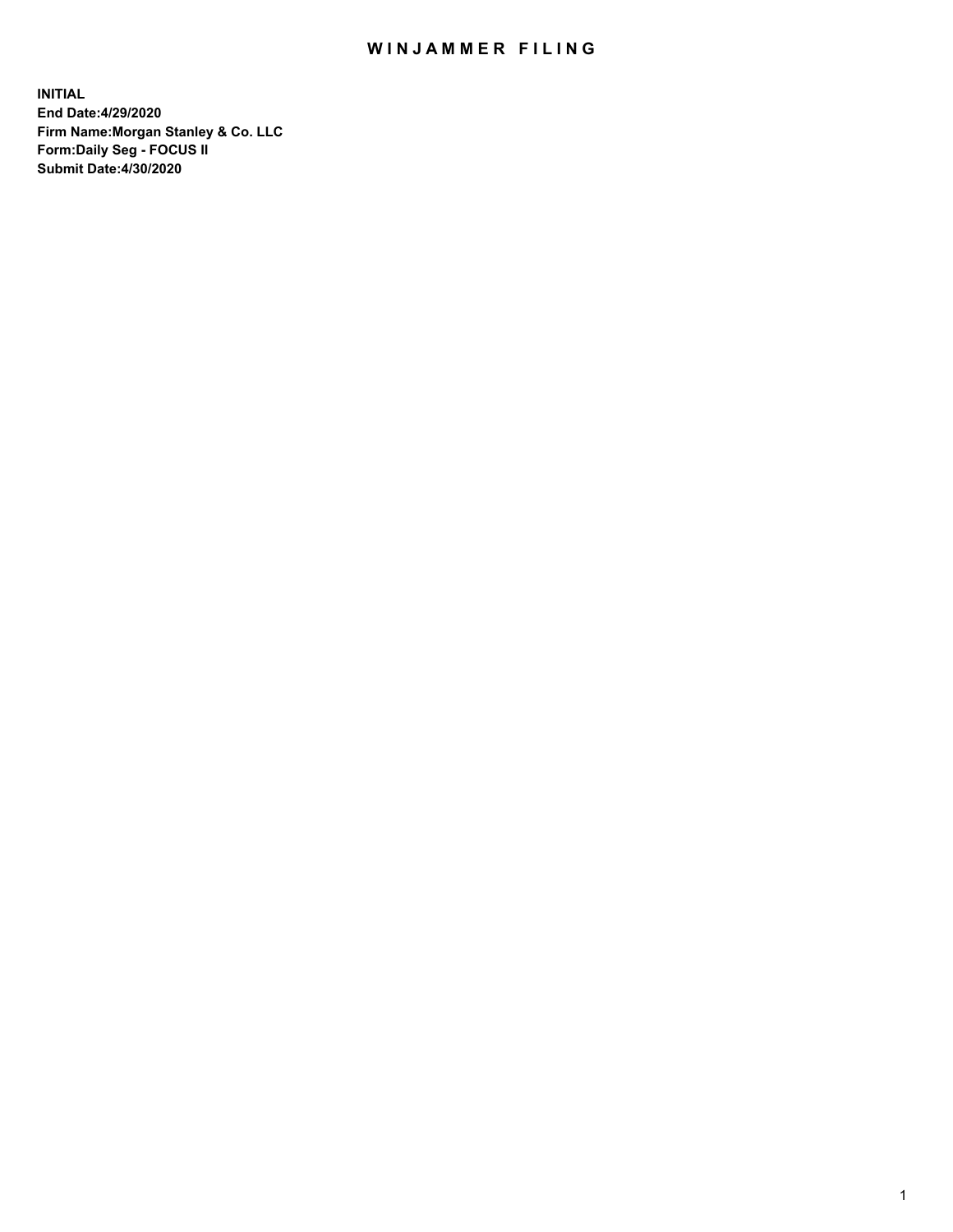**INITIAL End Date:4/29/2020 Firm Name:Morgan Stanley & Co. LLC Form:Daily Seg - FOCUS II Submit Date:4/30/2020 Daily Segregation - Cover Page**

| Name of Company                                                                                                                                                                                                                                                                                                                | Morgan Stanley & Co. LLC                                |
|--------------------------------------------------------------------------------------------------------------------------------------------------------------------------------------------------------------------------------------------------------------------------------------------------------------------------------|---------------------------------------------------------|
| <b>Contact Name</b>                                                                                                                                                                                                                                                                                                            | <b>Ikram Shah</b>                                       |
| <b>Contact Phone Number</b>                                                                                                                                                                                                                                                                                                    | 212-276-0963                                            |
| <b>Contact Email Address</b>                                                                                                                                                                                                                                                                                                   | Ikram.shah@morganstanley.com                            |
| FCM's Customer Segregated Funds Residual Interest Target (choose one):<br>a. Minimum dollar amount: ; or<br>b. Minimum percentage of customer segregated funds required:% ; or<br>c. Dollar amount range between: and; or<br>d. Percentage range of customer segregated funds required between:% and%.                         | 235,000,000<br><u>0</u><br><u>00</u><br><u>00</u>       |
| FCM's Customer Secured Amount Funds Residual Interest Target (choose one):<br>a. Minimum dollar amount: ; or<br>b. Minimum percentage of customer secured funds required:%; or<br>c. Dollar amount range between: and; or<br>d. Percentage range of customer secured funds required between:% and%.                            | 140,000,000<br><u>0</u><br><u>0 0</u><br>0 <sub>0</sub> |
| FCM's Cleared Swaps Customer Collateral Residual Interest Target (choose one):<br>a. Minimum dollar amount: ; or<br>b. Minimum percentage of cleared swaps customer collateral required:% ; or<br>c. Dollar amount range between: and; or<br>d. Percentage range of cleared swaps customer collateral required between:% and%. | 92,000,000<br><u>0</u><br><u>00</u><br>00               |

Attach supporting documents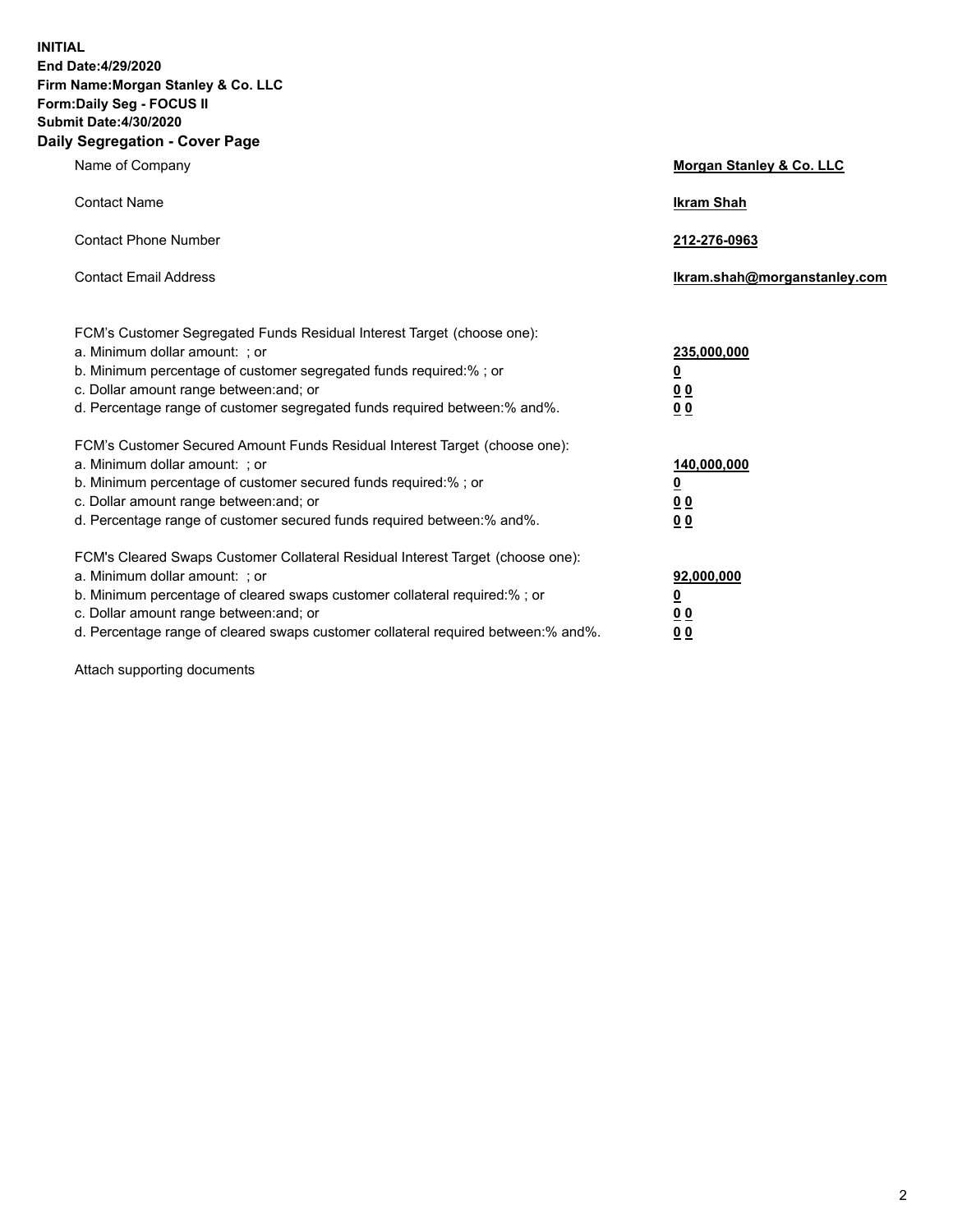## **INITIAL End Date:4/29/2020 Firm Name:Morgan Stanley & Co. LLC Form:Daily Seg - FOCUS II Submit Date:4/30/2020 Daily Segregation - Secured Amounts** Foreign Futures and Foreign Options Secured Amounts Amount required to be set aside pursuant to law, rule or regulation of a foreign government or a rule of a self-regulatory organization authorized thereunder **0** [7305] 1. Net ledger balance - Foreign Futures and Foreign Option Trading - All Customers A. Cash **4,547,112,226** [7315] B. Securities (at market) **2,753,646,079** [7317] 2. Net unrealized profit (loss) in open futures contracts traded on a foreign board of trade **-16,126,525** [7325] 3. Exchange traded options a. Market value of open option contracts purchased on a foreign board of trade **14,773,223** [7335] b. Market value of open contracts granted (sold) on a foreign board of trade **-17,515,110** [7337] 4. Net equity (deficit) (add lines 1. 2. and 3.) **7,281,889,893** [7345] 5. Account liquidating to a deficit and account with a debit balances - gross amount **177,403,891** [7351] Less: amount offset by customer owned securities **-171,684,727** [7352] **5,719,164** [7354] 6. Amount required to be set aside as the secured amount - Net Liquidating Equity Method (add lines 4 and 5) **7,287,609,057** [7355] 7. Greater of amount required to be set aside pursuant to foreign jurisdiction (above) or line 6. **7,287,609,057** [7360] FUNDS DEPOSITED IN SEPARATE REGULATION 30.7 ACCOUNTS 1. Cash in banks A. Banks located in the United States **739,269,919** [7500] B. Other banks qualified under Regulation 30.7 **157,900,142** [7520] **897,170,061** [7530] 2. Securities A. In safekeeping with banks located in the United States **694,780,779** [7540] B. In safekeeping with other banks qualified under Regulation 30.7 **0** [7560] **694,780,779** [7570] 3. Equities with registered futures commission merchants A. Cash **11,684,096** [7580] B. Securities **0** [7590] C. Unrealized gain (loss) on open futures contracts **2,242,960** [7600] D. Value of long option contracts **0** [7610] E. Value of short option contracts **0** [7615] **13,927,056** [7620] 4. Amounts held by clearing organizations of foreign boards of trade A. Cash **0** [7640] B. Securities **0** [7650] C. Amount due to (from) clearing organization - daily variation **0** [7660] D. Value of long option contracts **0** [7670] E. Value of short option contracts **0** [7675] **0** [7680] 5. Amounts held by members of foreign boards of trade A. Cash **3,934,726,226** [7700] B. Securities **2,058,865,300** [7710] C. Unrealized gain (loss) on open futures contracts **-18,369,484** [7720] D. Value of long option contracts **14,773,223** [7730] E. Value of short option contracts **-17,515,110** [7735] **5,972,480,155** [7740] 6. Amounts with other depositories designated by a foreign board of trade **0** [7760] 7. Segregated funds on hand **0** [7765] 8. Total funds in separate section 30.7 accounts **7,578,358,051** [7770] 9. Excess (deficiency) Set Aside for Secured Amount (subtract line 7 Secured Statement Page 1 from Line 8) **290,748,994** [7380] 10. Management Target Amount for Excess funds in separate section 30.7 accounts **140,000,000** [7780]

11. Excess (deficiency) funds in separate 30.7 accounts over (under) Management Target **150,748,994** [7785]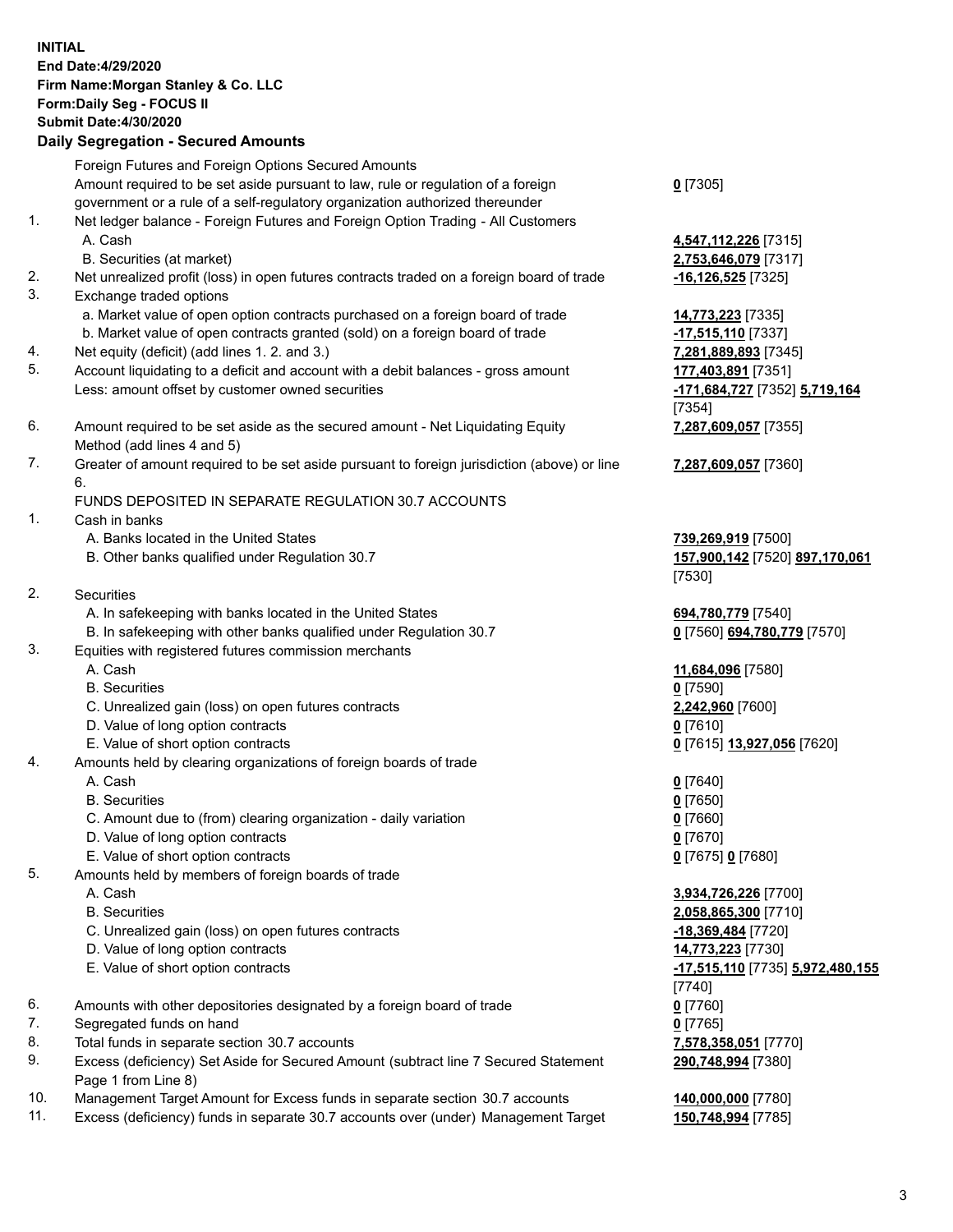**INITIAL End Date:4/29/2020 Firm Name:Morgan Stanley & Co. LLC Form:Daily Seg - FOCUS II Submit Date:4/30/2020 Daily Segregation - Segregation Statement** SEGREGATION REQUIREMENTS(Section 4d(2) of the CEAct) 1. Net ledger balance A. Cash **9,704,241,122** [7010] B. Securities (at market) **8,420,587,997** [7020] 2. Net unrealized profit (loss) in open futures contracts traded on a contract market **7,835,635,605** [7030] 3. Exchange traded options A. Add market value of open option contracts purchased on a contract market **795,156,683** [7032] B. Deduct market value of open option contracts granted (sold) on a contract market **-649,673,842** [7033] 4. Net equity (deficit) (add lines 1, 2 and 3) **26,105,947,565** [7040] 5. Accounts liquidating to a deficit and accounts with debit balances - gross amount **408,045,265** [7045] Less: amount offset by customer securities **-404,595,070** [7047] **3,450,195** [7050] 6. Amount required to be segregated (add lines 4 and 5) **26,109,397,760** [7060] FUNDS IN SEGREGATED ACCOUNTS 7. Deposited in segregated funds bank accounts A. Cash **5,224,587,176** [7070] B. Securities representing investments of customers' funds (at market) **0** [7080] C. Securities held for particular customers or option customers in lieu of cash (at market) **1,345,129,556** [7090] 8. Margins on deposit with derivatives clearing organizations of contract markets A. Cash **13,191,809,735** [7100] B. Securities representing investments of customers' funds (at market) **0** [7110] C. Securities held for particular customers or option customers in lieu of cash (at market) **7,075,458,441** [7120] 9. Net settlement from (to) derivatives clearing organizations of contract markets **-194,989,047** [7130] 10. Exchange traded options A. Value of open long option contracts **795,156,683** [7132] B. Value of open short option contracts **-649,673,842** [7133] 11. Net equities with other FCMs A. Net liquidating equity **14,738,922** [7140] B. Securities representing investments of customers' funds (at market) **0** [7160] C. Securities held for particular customers or option customers in lieu of cash (at market) **0** [7170] 12. Segregated funds on hand **0** [7150] 13. Total amount in segregation (add lines 7 through 12) **26,802,217,624** [7180] 14. Excess (deficiency) funds in segregation (subtract line 6 from line 13) **692,819,864** [7190] 15. Management Target Amount for Excess funds in segregation **235,000,000** [7194]

16. Excess (deficiency) funds in segregation over (under) Management Target Amount Excess

**457,819,864** [7198]